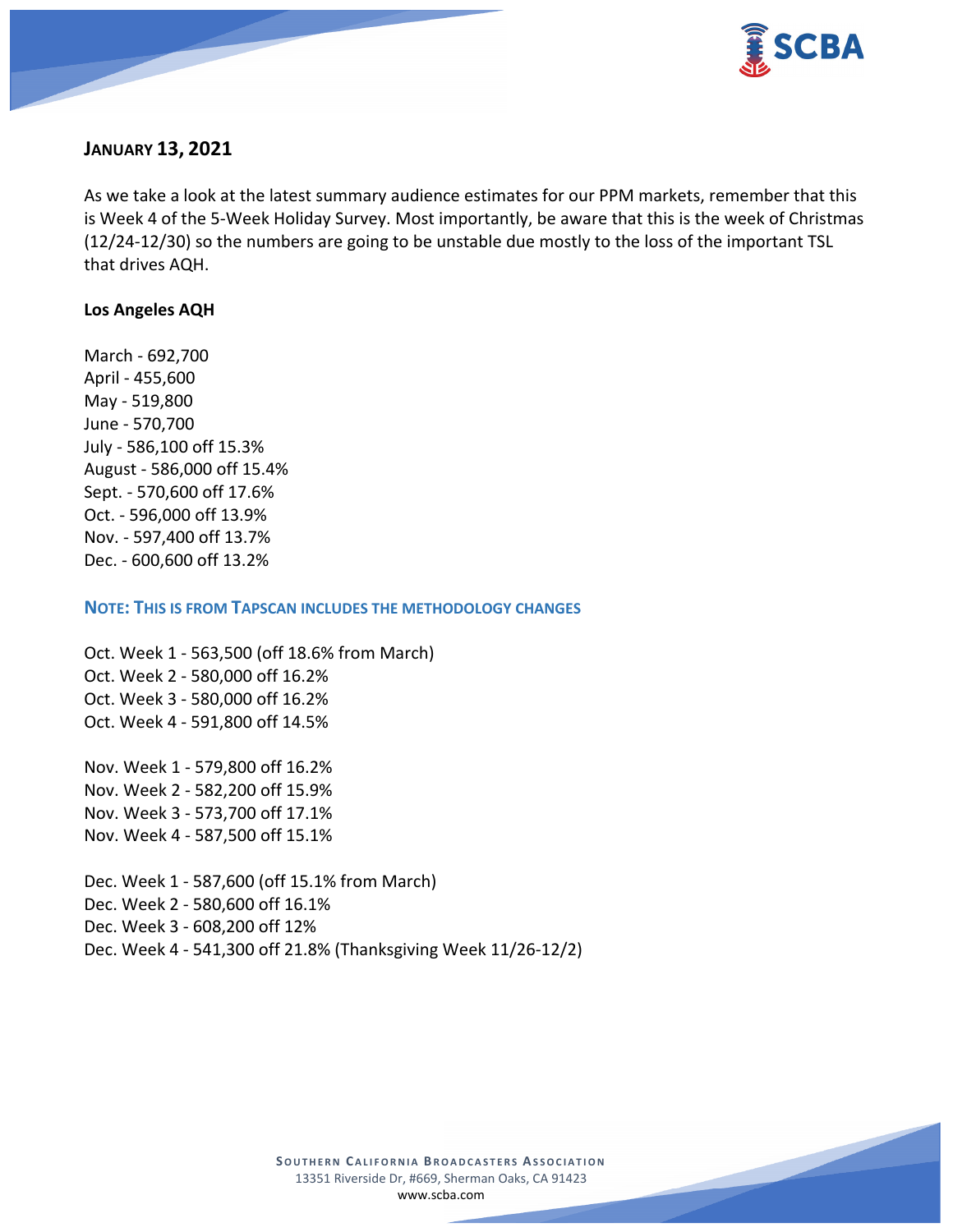

Hol. Week 1 - 578,600 off 16.4% Hol. Week 2 - 562,800 off 18.7% Hol. Week 3 - 588,700 off 15% Hol. Week 4 - 498,500 off 28%

**NOTE: THE NOVEMBER AND LATER AQH WEEKLIES ABOVE ARE FROM PPM ANALYSIS TOOL AND DO NOT REFLECT THE METHODOLOGY CHANGES. THIS WILL CHANGE IN JANUARY.**

#### **Los Angeles Cume**

March - 10,611,300 April - 9,080,100 May - 9,572,200 June - 9,941,100 July - 10,089,600 off 4.9% August - 10,029,800 off 5.4% Sept. - 9,999,500 off 5.7% Oct. - 10,055,100 off 5.2% Nov. - 10,133,900 off 4.4% Dec. - 9,955,600 off 6.1% Oct. Week 1 - 9,970,700 (Off 6% from March) Oct. Week 2 - 10,074,200 off 5% Oct. Week 3 - 10,155,500 off 4.6% Oct. Week 4 - 10,060,000 off 5.1% Nov. Week 1 - 10,133,900 (off 4.4% from March) Nov. Week 2 - 10,216,200 off 3.7% Nov. Week 3 - 10,052,500 off 5.2% Nov. Week 4 - 10,132,900 off 4.5% Dec. Week 1 - 9,880,500 (off 6.8% from March) Dec. Week 2 - 9,866,500 off 7% Dec. Week 3 - 10,080,100 off 5% Dec. Week 4 - 9,995,200 off 5.8%

Hol. Week 1 - 10,013,700 off 5.6% Hol. Week 2 - 9,887,200 off 6.8% Hol. Week 3 - 10,153,500 off 4.3% Hol. Week 4 - 10,055,800 off 5.2%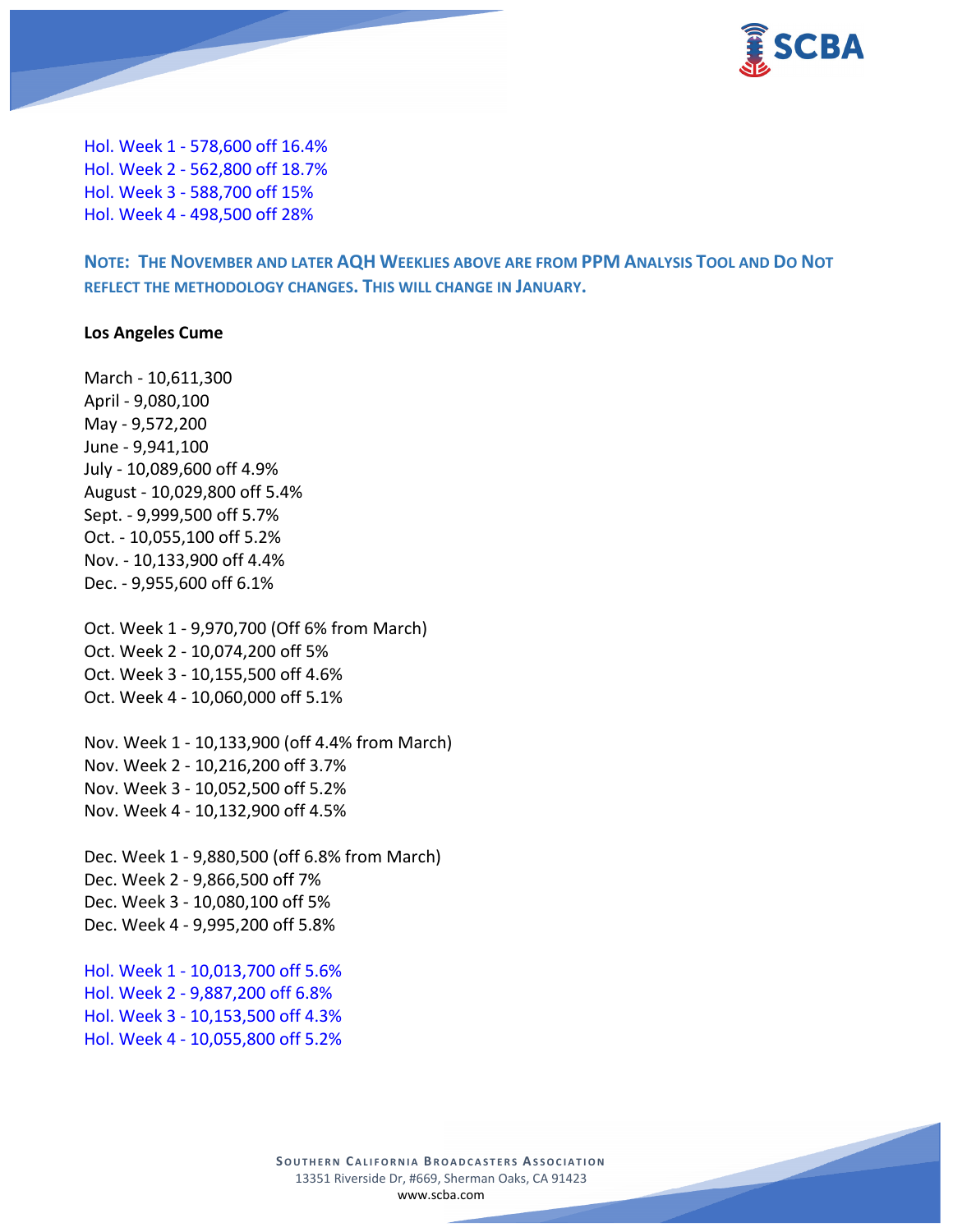

#### **Riverside/San Bernardino AQH**

March - 128,900 April - 96,200 May - 105,000 June - 115,100 July - 108,600 off 15.7% August - 109,400 off 15.1% Sept. - 102,100 off 20.7% Oct. - 106,000 off 17.7% Nov. - 105,600 off 18% Dec.- 108,200 off 16%

**NOTE: THIS IS FROM TAPSCAN AND INCLUDES THE METHODOLOGY CHANGES.** 

Oct. Week 1 - 104,600 (Off 18.8% from March) Oct. Week 2 - 104,600 off 18.8% Oct. Week 3 - 102,200 off 20.7% Oct. Week 4 - 101,000 off 21.6%

Nov Week 1 - 101,200 (off 21.4% from March) Nov. Week 2 - 100,000 off 22.4% Nov. Week 3 - 99,000 off 23.1% Nov. Week 4 - 106,500 off 17.3%

Dec. Week 1 - 105,400 (off 18.2% from March) Dec. Week 2 - 108,500 off 15.8% Dec. Week 3 - 109,200 off 15.2% Dec. Week 4 - 94,200 off 26.9% (Thanksgiving Week 11/26-12/2)

Hol. Week 1 - 98,200 off 23.8% Hol. Week 2 - 97,800 off 24.1% Hol. Week 3 - 100,500 off 22% Hol. Week 4 - 82,500 off 35.9%

**NOTE: THE NOVEMBER AND LATER AQH WEEKLIES ABOVE ARE FROM PPM ANALYSIS TOOL AND DO NOT REFLECT THE METHODOLOGY CHANGES. THIS WILL CHANGE IN JANUARY.**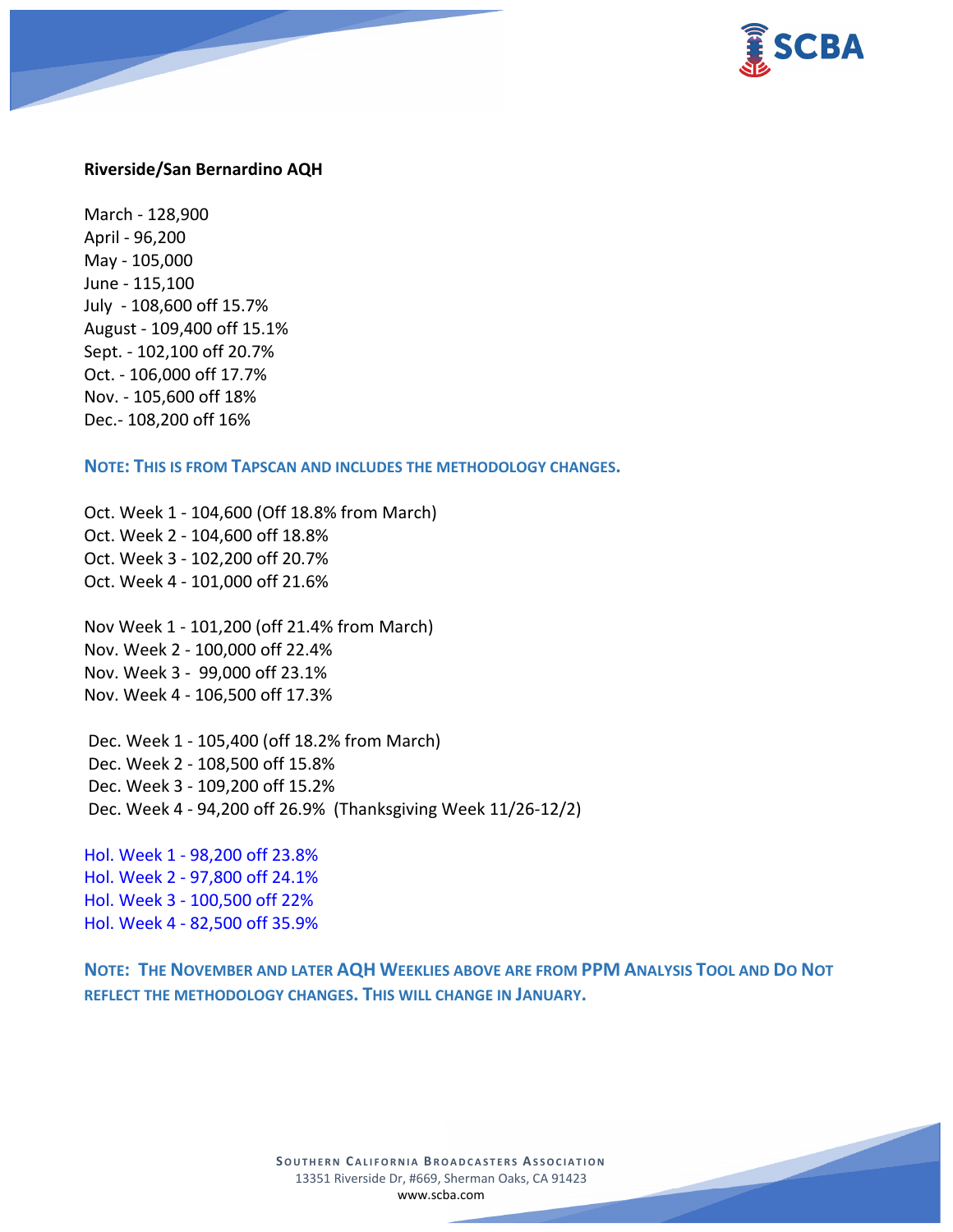

#### **Riverside/San Bernardino Cume**

March - 2,012,400 April - 1,727,400 May - 1,846,500 June - 1,924,800 July - 1,968,100 off 2.2% August - 1,948,500 off 3.1% Sept. - 1,909,800 off 5% Oct. - 1,891,200 off 6% Nov. - 1,901,700 off 5.5% Dec. - 1,920,900 off 4.5%

Oct. Week 1 - 1,916,000 (Off 4.7% from March) Oct. Week 2 - 1,889,200 off 6.1% Oct. Week 3 - 1,889,900 off 6% Oct. Week 4 - 1,869,700 off 7%

Nov. Week 1 - 1,883,100 (off 6.4% from March) Nov. Week 2 - 1,891,100 off 6% Nov. Week 3 - 1,902,800 off 5.4% Nov. Week 4 - 1,929,700 off 4.1%

Dec. Week 1 - 1,870,000 (off 7% from March) Dec. Week 2 - 1,933,600 off 3.9% Dec. Week 3 - 1,968,300 off 2.2% Dec. Week 4 - 1,911,700 off 5%

Hol. Week 1 - 1,886,700 off 6.2% Hol. Week 2 - 1,870,000 off 7% Hol. Week 3 - 1,895,100 off 5.8% Hol. Week 4 - 1,854,600 off 7.8%

#### **San Diego AQH**

March - 142,700 April - 98,000 May - 109,400 June - 120,100 July - 126,000 August - 128,500 (off 10% from March) Sept. - 125,000 (off 12.4%)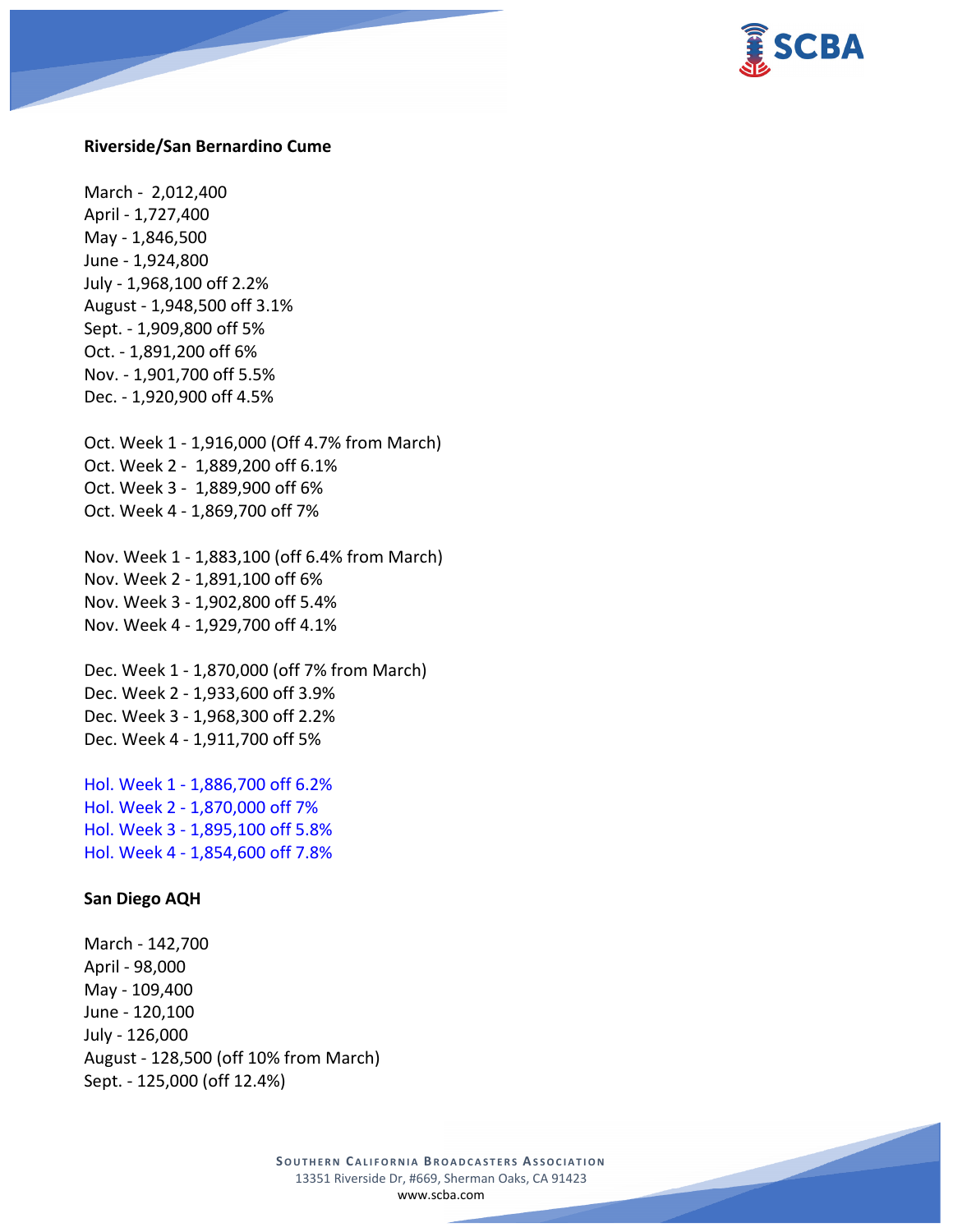

Oct. - 126,800 (off 11.1%) Nov. - 129,300 (off 9.4%) Dec. - 124,500 (off 12.8%)

**NOTE: THIS IS FROM TAPSCAN AND INCLUDES THE METHODOLOGY CHANGES** 

Oct. Week 1 - 124,400 (off 12.8% from March) Oct. Week 2 - 121,000 off 15.2% Oct. Week 3 - 118,800 off 16.7% Oct. Week 4 - 125,400 off 12.1% from March

Nov. Week 1 - 119,900 (off 16% from March) Nov. Week 2 - 121,700 off 14.6% Nov. Week 3 - 125,700 off 11.9% Nov. Week 4 - 127,800 off 10.4%

Dec. Week 1 - 118,500 (off 17.0% from March) Dec. Week 2 - 123,500 off 13.5% Dec. Week 3 - 124,900 off 12.5% Dec. Week 4 - 110,300 off 22.7% (Thanksgiving Week 11/26-12/2)

Hol. Week 1 - 120,300 off 15.7% Hol. Week 2 - 120,500 off 15.5% Hol. Week 3 - 122,400 off 14.2% Hol. Week 4 - 100,700 off 29.4%

**NOTE: THE NOVEMBER AND LATER AQH WEEKLIES ABOVE ARE FROM PPM ANALYSIS TOOL AND DO NOT REFLECT THE METHODOLOGY CHANGES. THIS WILL CHANGE IN JANUARY.**

#### **San Diego Cume**

March - 2,549,000 April - 2,133,900 May - 2,303,400 June - 2,408,600 July - 2,438,900 August - 2,418,400 (off 5.1% from March) Sept. - 2,382,700 (off 6.5%) Oct. - 2,398,000 (off 5.9%) Nov. - 2,361,900 (off 7.3%) Dec. - 2,388,500 (off 6.3%)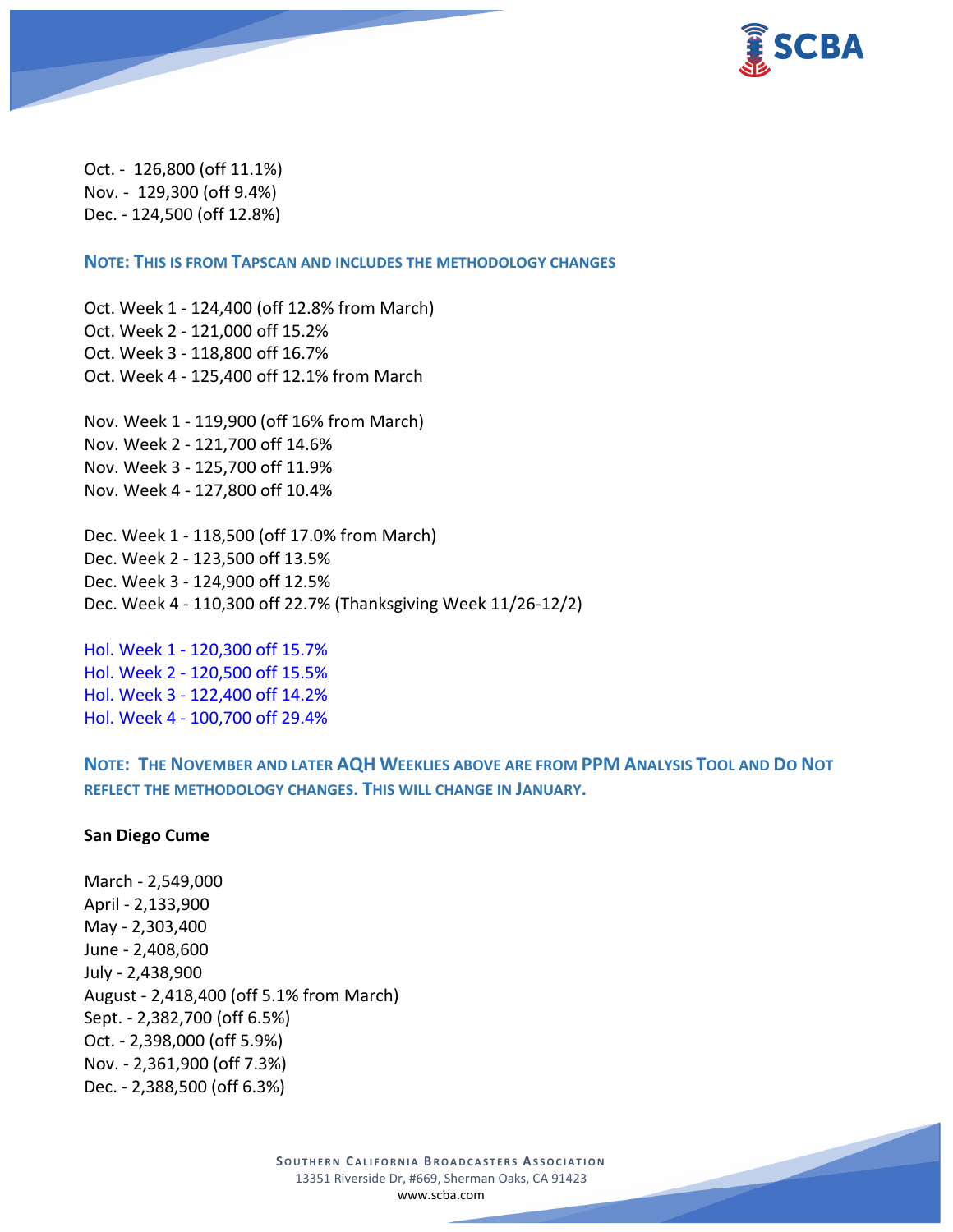

Oct. Week 1 - 2,409,400 (Off 5.4% from March) Oct. Week 2 - 2,433,200 (off 4.5%) Oct. Week 3 - 2,403,400 (off 5.7%) Oct. Week 4 - 2,346,200 (off 8.0%)

Nov. Week 1 - 2,324,800 (off 8.8% from March) Nov. Week 2 - 2,320,800 (off 9.0%) Nov. Week 3 - 2,408,500 (off 5.5%) Nov. Week 4 - 2,393,700 (off 6.1%)

Dec. Week 1 - 2,295,700 (off 9.9% from March) Dec. Week 2 - 2,430,700 (off 4.6%) Dec. Week 3 - 2,448,900 (off 3.9%) Dec. Week 4 - 2,378,500 (off 6.7%)

Hol. Week 1 - 2,414,800 (off 5.3%) Hol. Week 2 - 2,375,900 ( off 6.7%) Hol. Week 3 - 2,387,800 (off 6.3%) Hol. Week 4 - 2,311,800 (off 9.3%)

Now let's separate the grain from the chaff and curate just the most important nuggets to equip you for success:

### **RESOURCES AND ARTICLES OF INTEREST TO SALES AND ADVERTISERS:**

**P&G's Pandemic Ad Push: A Big Instance Increase From 2019** Radio+Television Business Report January 13, 2021 <https://www.rbr.com/pgs-pandemic-ad-push-a-big-instance-increase-from-2019/>

**Predicted Recovery for the 2021 Local Advertising Market** SalesFuel (BIA Advisory Services) January 13, 2021 <https://salesfuel.com/predicted-recovery-for-the-2021-local-advertising-market/>

**What Connected Cars Mean For the Advertising Ecosystem.**

Inside Radio January, 13, 2021 [http://www.insideradio.com/free/what-connected-cars-mean-for-the-advertising](http://www.insideradio.com/free/what-connected-cars-mean-for-the-advertising-ecosystem/article_b49e0300-5576-11eb-84e7-f75b405a4836.html)[ecosystem/article\\_b49e0300-5576-11eb-84e7-f75b405a4836.html](http://www.insideradio.com/free/what-connected-cars-mean-for-the-advertising-ecosystem/article_b49e0300-5576-11eb-84e7-f75b405a4836.html)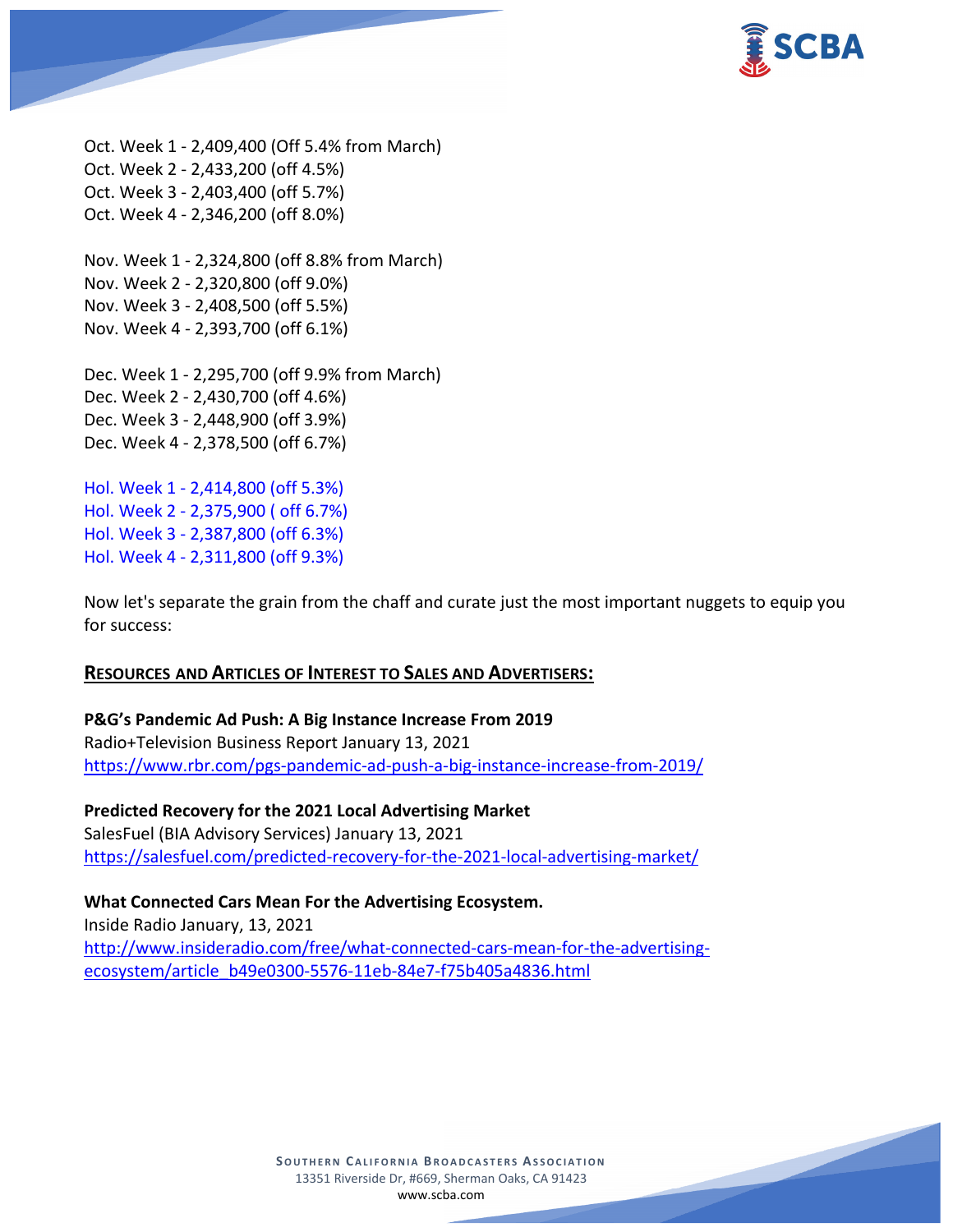

### **HRC's Retail Predictions for 2021**

Chain Store Age January 8, 2021 [https://chainstoreage.com/hrcs-retail-predictions-](https://chainstoreage.com/hrcs-retail-predictions-2021?oly_enc_id=8319H4585489H7M&utm_source=omeda&utm_medium=email&utm_campaign=NL_CSA_Store+Spaces&utm_keyword=)[2021?oly\\_enc\\_id=8319H4585489H7M&utm\\_source=omeda&utm\\_medium=email&utm\\_campaign=NL](https://chainstoreage.com/hrcs-retail-predictions-2021?oly_enc_id=8319H4585489H7M&utm_source=omeda&utm_medium=email&utm_campaign=NL_CSA_Store+Spaces&utm_keyword=) CSA Store+Spaces&utm\_keyword=

# **Brands Must Balance Local Engagement with Scale** STREETFIGHT January 13, 2021 [https://streetfightmag.com/2021/01/13/brands-must-balance-local-engagement-with](https://streetfightmag.com/2021/01/13/brands-must-balance-local-engagement-with-scale/?mc_cid=3675269781&mc_eid=281a8bbec8#.X_9lv-lKhTZ)[scale/?mc\\_cid=3675269781&mc\\_eid=281a8bbec8#.X\\_9lv-lKhTZ](https://streetfightmag.com/2021/01/13/brands-must-balance-local-engagement-with-scale/?mc_cid=3675269781&mc_eid=281a8bbec8#.X_9lv-lKhTZ)

**Procter & Gamble Stays Strong With Radio** Radio Ink January 13, 2021 [https://radioink.com/2021/01/13/procter-gamble-stays-strong-with](https://radioink.com/2021/01/13/procter-gamble-stays-strong-with-radio/?vgo_ee=g4MdIIvetgiR1mkR7kijJ4BI1h38V58Ke8bVrp%2FmcsM%3D)[radio/?vgo\\_ee=g4MdIIvetgiR1mkR7kijJ4BI1h38V58Ke8bVrp%2FmcsM%3D](https://radioink.com/2021/01/13/procter-gamble-stays-strong-with-radio/?vgo_ee=g4MdIIvetgiR1mkR7kijJ4BI1h38V58Ke8bVrp%2FmcsM%3D)

# **Radio-Friendly T-Mobile Chooses Initiative To Be Its New Media Agency.**

Inside Radio January 12, 2021 [http://www.insideradio.com/free/radio-friendly-t-mobile-chooses-initiative-to-be-its-new-media](http://www.insideradio.com/free/radio-friendly-t-mobile-chooses-initiative-to-be-its-new-media-agency/article_05babf7e-5501-11eb-b1e6-ffab9ae8e83c.html)[agency/article\\_05babf7e-5501-11eb-b1e6-ffab9ae8e83c.html](http://www.insideradio.com/free/radio-friendly-t-mobile-chooses-initiative-to-be-its-new-media-agency/article_05babf7e-5501-11eb-b1e6-ffab9ae8e83c.html)

### **New Study Portrays Audio As The Most Immersive Media.**

Inside Radio (Entercom Research) January 21, 2021 [http://www.insideradio.com/free/new-study-portrays-audio-as-the-most-immersive](http://www.insideradio.com/free/new-study-portrays-audio-as-the-most-immersive-media/article_c01d858a-54bc-11eb-883c-731619bcf1cd.html)[media/article\\_c01d858a-54bc-11eb-883c-731619bcf1cd.html](http://www.insideradio.com/free/new-study-portrays-audio-as-the-most-immersive-media/article_c01d858a-54bc-11eb-883c-731619bcf1cd.html)

# **Locally Relevant Advertising Critical to COVID-19 Vaccine Success**

MNI Targeted Media January 12, 2021 <https://www.mni.com/resources/covid-19-vaccine-local/>

**The New Auto Industry: Change And Innovation For A Sustainable World** Forbes January 12, 2021 [https://www.forbes.com/sites/sap/2021/01/12/the-new-auto-industry-change-and-innovation-for-a](https://www.forbes.com/sites/sap/2021/01/12/the-new-auto-industry-change-and-innovation-for-a-sustainable-world/?sh=53068f8f56c7)[sustainable-world/?sh=53068f8f56c7](https://www.forbes.com/sites/sap/2021/01/12/the-new-auto-industry-change-and-innovation-for-a-sustainable-world/?sh=53068f8f56c7)

# **NPD: Consumer Tech Sales Soared 17% In 2020.**

Inside Radio (NPD) January 11, 2021 [http://www.insideradio.com/free/npd-consumer-tech-sales-soared-17-in-2020/article\\_ed37901c-](http://www.insideradio.com/free/npd-consumer-tech-sales-soared-17-in-2020/article_ed37901c-5438-11eb-9c6b-2774d7091109.html)[5438-11eb-9c6b-2774d7091109.html](http://www.insideradio.com/free/npd-consumer-tech-sales-soared-17-in-2020/article_ed37901c-5438-11eb-9c6b-2774d7091109.html)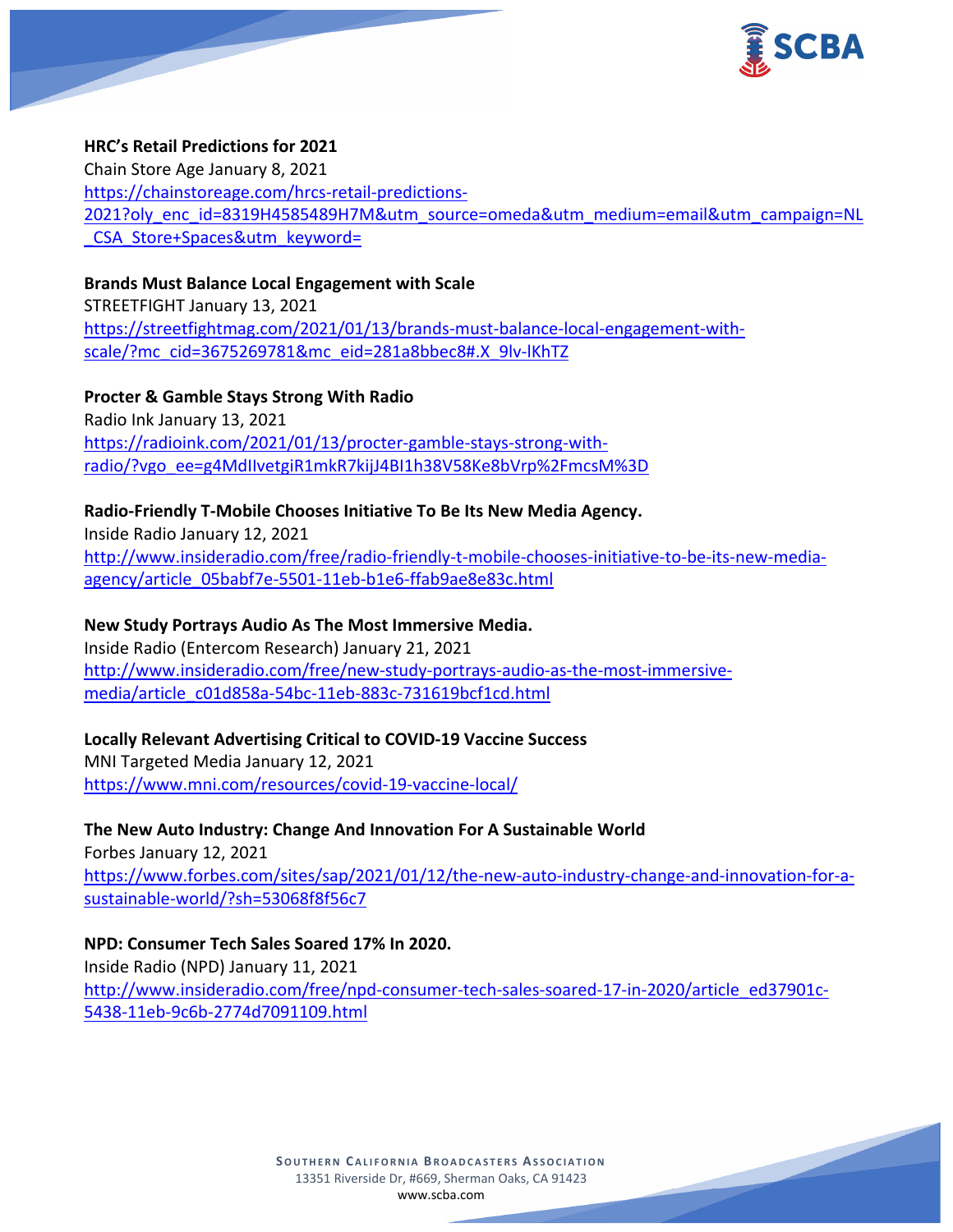

#### **Seizing Opportunities in 2021**

Radio Ink (Charlie Sislen) January 11, 2021 <https://radioink.com/2021/01/11/seizing-opportunities-in-2021/>

**Radio Listeners are Coming Back with a Vengeance**

SalesFuel January 11, 2021 <https://salesfuel.com/radio-listeners-are-coming-back-with-a-vengeance/>

**Survey: Customers making online returns like the personal touch (in-store)** Chain Store Age January 11, 2021 [https://chainstoreage.com/survey-customers-making-online-returns-personal](https://chainstoreage.com/survey-customers-making-online-returns-personal-touch?oly_enc_id=8319H4585489H7M&utm_source=omeda&utm_medium=email&utm_campaign=NL_CSA+Day+Breaker&utm_keyword=)[touch?oly\\_enc\\_id=8319H4585489H7M&utm\\_source=omeda&utm\\_medium=email&utm\\_campaign=N](https://chainstoreage.com/survey-customers-making-online-returns-personal-touch?oly_enc_id=8319H4585489H7M&utm_source=omeda&utm_medium=email&utm_campaign=NL_CSA+Day+Breaker&utm_keyword=) L CSA+Day+Breaker&utm\_keyword=

**How Better Customer Service Generates Higher Sales** SalesFuel January 9, 2021 <https://salesfuel.com/how-better-customer-service-generates-higher-sales/>

**Selling On Social Media: Your How-To Guide** SalesFuel January 9, 2021 <https://salesfuel.com/selling-on-social-media-your-how-to-guide/>

### **Unresponsive Clients Can Be Reached With These Tips**

Salesfuel January 9, 2021 <https://salesfuel.com/unresponsive-clients-can-be-reached-with-these-tips/>

**Want a new car? Get ready to pay more than \$40,000 as prices continue to rise** USA Today January 7, 2021 [https://www.usatoday.com/story/money/cars/2021/01/07/new-cars-trucks-suvs-financing](https://www.usatoday.com/story/money/cars/2021/01/07/new-cars-trucks-suvs-financing-downpayment-prices/4139776001/)[downpayment-prices/4139776001/](https://www.usatoday.com/story/money/cars/2021/01/07/new-cars-trucks-suvs-financing-downpayment-prices/4139776001/)

# **RESOURCES AND ARTICLES OF INTEREST TO MANAGERS FOR PLANNING AND FORECASTING:**

**Economic Update: More fiscal aid and the release of pent-up demand following mass vaccinations promise a bright future by mid-2021. But the current situation is increasingly grim.** UCLA Anderson Forecast January 13, 2021

**ATTACHMENT: [UCLA Anderson-Forecast Direct](https://scba.com/ucla-anderson-forecastdirect_no_4/)**

**SOUTHERN CALIFORNIA BROADCASTERS ASSOCIATION** 13351 Riverside Dr, #669, Sherman Oaks, CA 91423 [www.scba.com](http://www.scba.com/)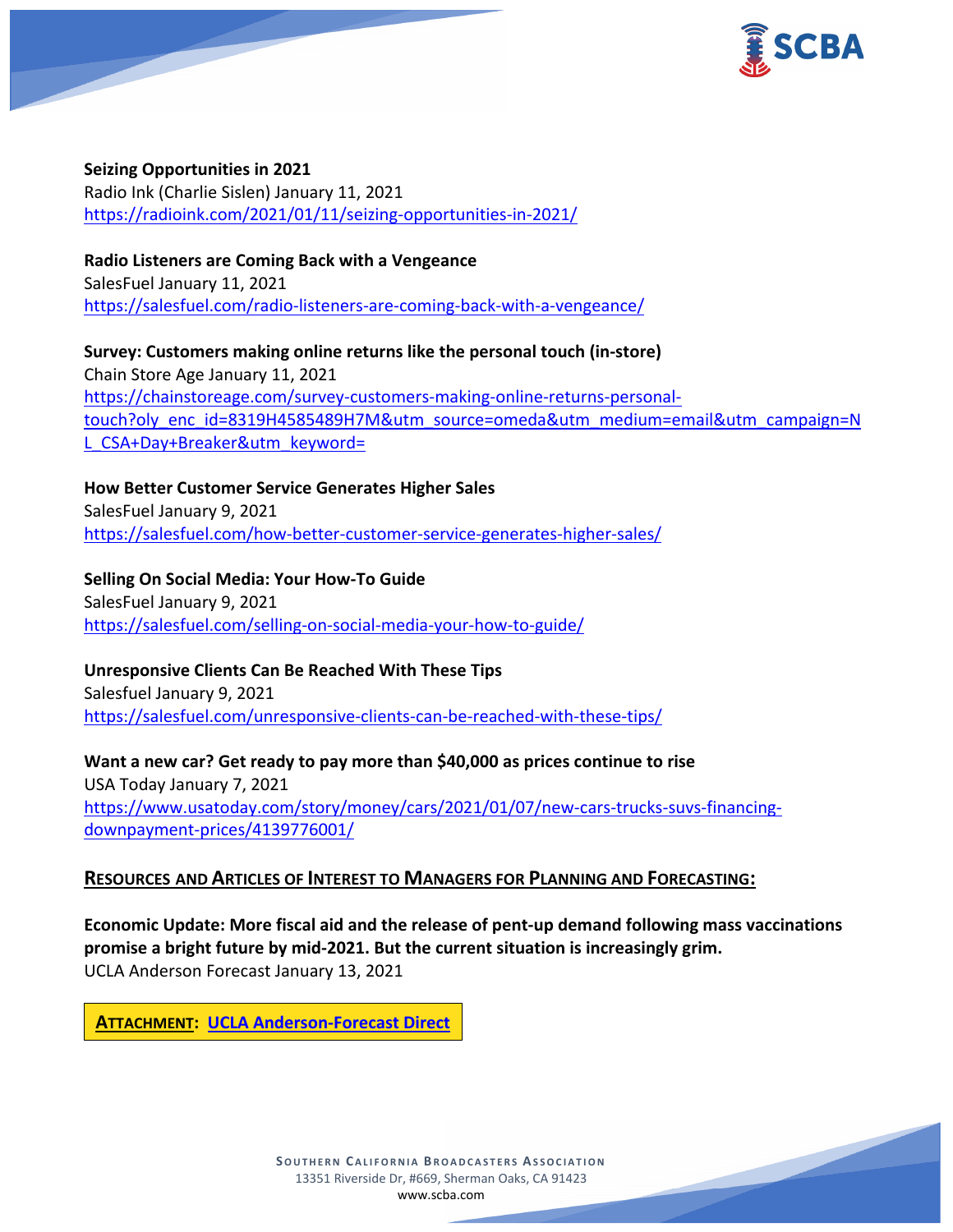

# **Reminder – 2021 Will Include Some Off-Year Elections for State and Local Office – and FCC Political Broadcasting Rules Do Apply**

Broadcast Law Blog (David Oxenford) January 12, 2021 (Note: We do anticipate have some special elections this year so get ready) [https://www.broadcastlawblog.com/2021/01/articles/reminder-2021-will-include-some-off-year](https://www.broadcastlawblog.com/2021/01/articles/reminder-2021-will-include-some-off-year-elections-for-state-and-local-office-and-fcc-political-broadcasting-rules-do-apply/)[elections-for-state-and-local-office-and-fcc-political-broadcasting-rules-do-apply/](https://www.broadcastlawblog.com/2021/01/articles/reminder-2021-will-include-some-off-year-elections-for-state-and-local-office-and-fcc-political-broadcasting-rules-do-apply/)

# **Nine Things For Radio To Watch In Washington In 2021.**

Inside Radio January 13, 2021 [http://www.insideradio.com/free/nine-things-for-radio-to-watch-in-washington-in-](http://www.insideradio.com/free/nine-things-for-radio-to-watch-in-washington-in-2021/article_d7f92dfc-5576-11eb-a159-27bd46096d3b.html)[2021/article\\_d7f92dfc-5576-11eb-a159-27bd46096d3b.html](http://www.insideradio.com/free/nine-things-for-radio-to-watch-in-washington-in-2021/article_d7f92dfc-5576-11eb-a159-27bd46096d3b.html)

**Marketing Briefing: The next weeks 'will be tense': Marketers brace for more social unrest** DIGIDAY January 13, 2021 <https://digiday.com/media/marketers-and-agency-execs-brace-for-more-social-unrest/>

**Amazon's ad business will gain the most share this year, according to analyst survey** CNBC January 12, 2021 [https://www.cnbc.com/2021/01/12/amazons-ad-business-will-gain-most-share-this-year-analyst-](https://www.cnbc.com/2021/01/12/amazons-ad-business-will-gain-most-share-this-year-analyst-survey-.html)

[survey-.html](https://www.cnbc.com/2021/01/12/amazons-ad-business-will-gain-most-share-this-year-analyst-survey-.html)

### **Censorship Abound. Should Podcasters Be Worried?**

Podcast Business Journal January 12, 2021 [https://podcastbusinessjournal.com/censorship-abound-should-podcasters-be](https://podcastbusinessjournal.com/censorship-abound-should-podcasters-be-worried/?vgo_ee=g4MdIIvetgiR1mkR7kijJ4BI1h38V58Ke8bVrp%2FmcsM%3D)[worried/?vgo\\_ee=g4MdIIvetgiR1mkR7kijJ4BI1h38V58Ke8bVrp%2FmcsM%3D](https://podcastbusinessjournal.com/censorship-abound-should-podcasters-be-worried/?vgo_ee=g4MdIIvetgiR1mkR7kijJ4BI1h38V58Ke8bVrp%2FmcsM%3D)

### **Survey: Social media shows promise as e-commerce channel**

Chain Store Age January 12, 2021 [https://chainstoreage.com/survey-social-media-shows-promise-e-commerce](https://chainstoreage.com/survey-social-media-shows-promise-e-commerce-channel?utm_source=omeda&utm_medium=email&utm_campaign=NL_CSA+Day+Breaker&utm_keyword=&oly_enc_id=8319H4585489H7M)[channel?utm\\_source=omeda&utm\\_medium=email&utm\\_campaign=NL\\_CSA+Day+Breaker&utm\\_keyw](https://chainstoreage.com/survey-social-media-shows-promise-e-commerce-channel?utm_source=omeda&utm_medium=email&utm_campaign=NL_CSA+Day+Breaker&utm_keyword=&oly_enc_id=8319H4585489H7M) [ord=&oly\\_enc\\_id=8319H4585489H7M](https://chainstoreage.com/survey-social-media-shows-promise-e-commerce-channel?utm_source=omeda&utm_medium=email&utm_campaign=NL_CSA+Day+Breaker&utm_keyword=&oly_enc_id=8319H4585489H7M)

# **CES DAILY: ELECTRIC VEHICLES, IMMERSIVE REALITY AND A WHOLE LOT OF INNOVATION**

Ad Age January 13, 2021 [https://adage.com/article/special-report-ces/ces-daily-electric-vehicles-immersive-reality-and-whole](https://adage.com/article/special-report-ces/ces-daily-electric-vehicles-immersive-reality-and-whole-lot-innovation/2305356?utm_source=ad-age-special-report&utm_medium=email&utm_campaign=20210113&utm_content=hero-headline)[lot-innovation/2305356?utm\\_source=ad-age-special](https://adage.com/article/special-report-ces/ces-daily-electric-vehicles-immersive-reality-and-whole-lot-innovation/2305356?utm_source=ad-age-special-report&utm_medium=email&utm_campaign=20210113&utm_content=hero-headline)[report&utm\\_medium=email&utm\\_campaign=20210113&utm\\_content=hero-headline](https://adage.com/article/special-report-ces/ces-daily-electric-vehicles-immersive-reality-and-whole-lot-innovation/2305356?utm_source=ad-age-special-report&utm_medium=email&utm_campaign=20210113&utm_content=hero-headline)